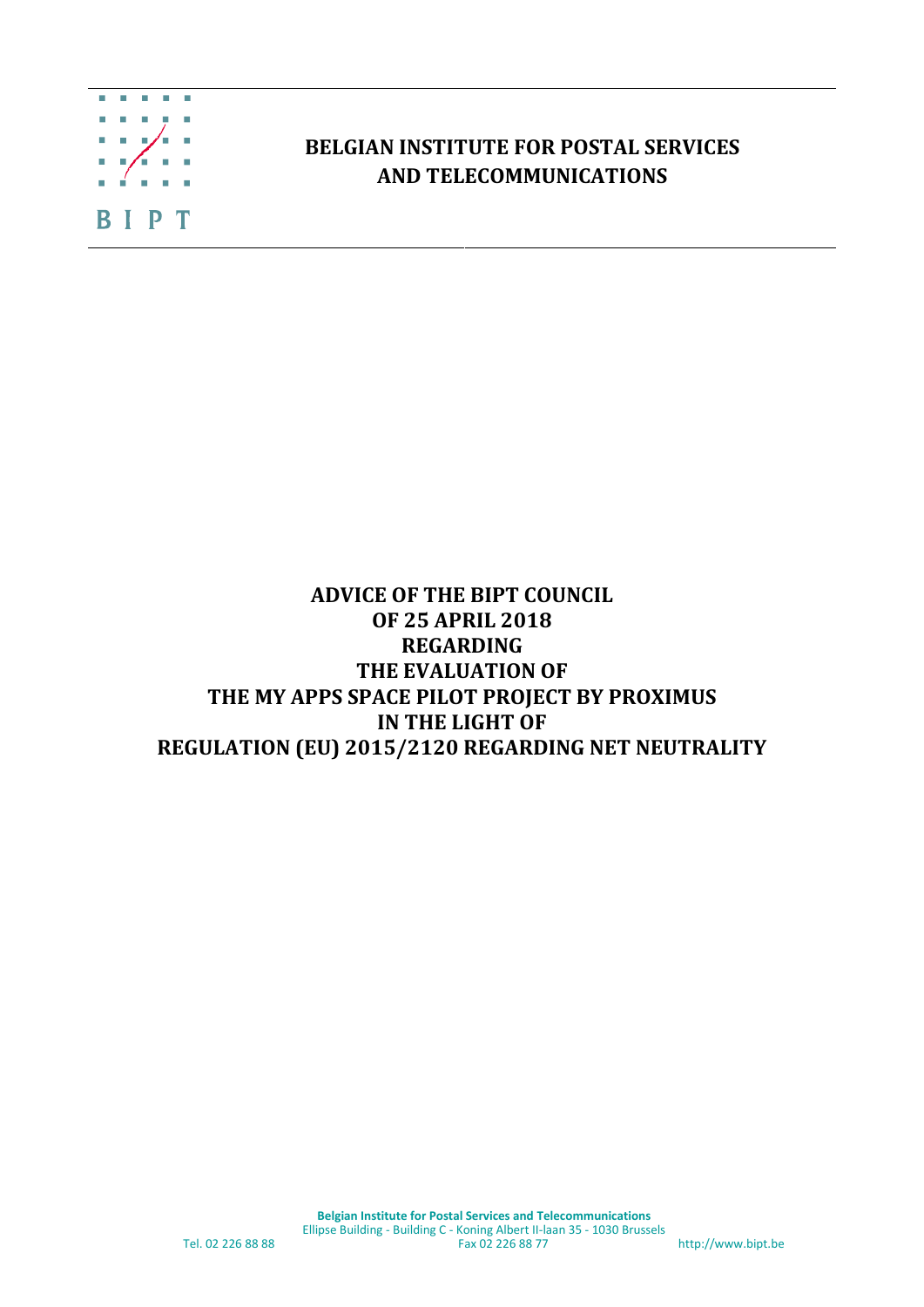# **TABLE OF CONTENTS**

| 1.1.                                                                                                                             |  |
|----------------------------------------------------------------------------------------------------------------------------------|--|
| 1.2.                                                                                                                             |  |
| 1.3.                                                                                                                             |  |
|                                                                                                                                  |  |
|                                                                                                                                  |  |
| 2.1.1.                                                                                                                           |  |
| a.                                                                                                                               |  |
| $b$                                                                                                                              |  |
|                                                                                                                                  |  |
| a.                                                                                                                               |  |
| b.                                                                                                                               |  |
| $\mathsf{C}$                                                                                                                     |  |
| THE SPONSORING OF DATA DID NOT VIOLATE THE DISCRIMINATION BAN OF ARTICLE 3 (3) OF THE<br>2.2.                                    |  |
|                                                                                                                                  |  |
| 2.3. ELEMENTS BIPT COULD HAVE USED TO INTERVENE OR NOT, BASED ON ARTICLE 3(2) OF THE REGULATION 11                               |  |
|                                                                                                                                  |  |
|                                                                                                                                  |  |
| Do the zero-rating offers comply with the general aims of the Regulation and/or are those aims circumvented?<br>a)<br>12         |  |
| Are the respective market positions of the ISPs and CAPs involved such that the zero-rating offers undermine<br>b)               |  |
|                                                                                                                                  |  |
| What are the effects of the zero-rating offers on the end-users' rights of consumers and business customers? 14<br>$\mathcal{C}$ |  |
| d                                                                                                                                |  |
| $\epsilon$                                                                                                                       |  |
| 2.4. THE RESTRICTION OF THE SPONSORING TO TRAFFIC WITHIN BELGIUM CONSTITUTED A VIOLATION PRIMA FACIE                             |  |
|                                                                                                                                  |  |
|                                                                                                                                  |  |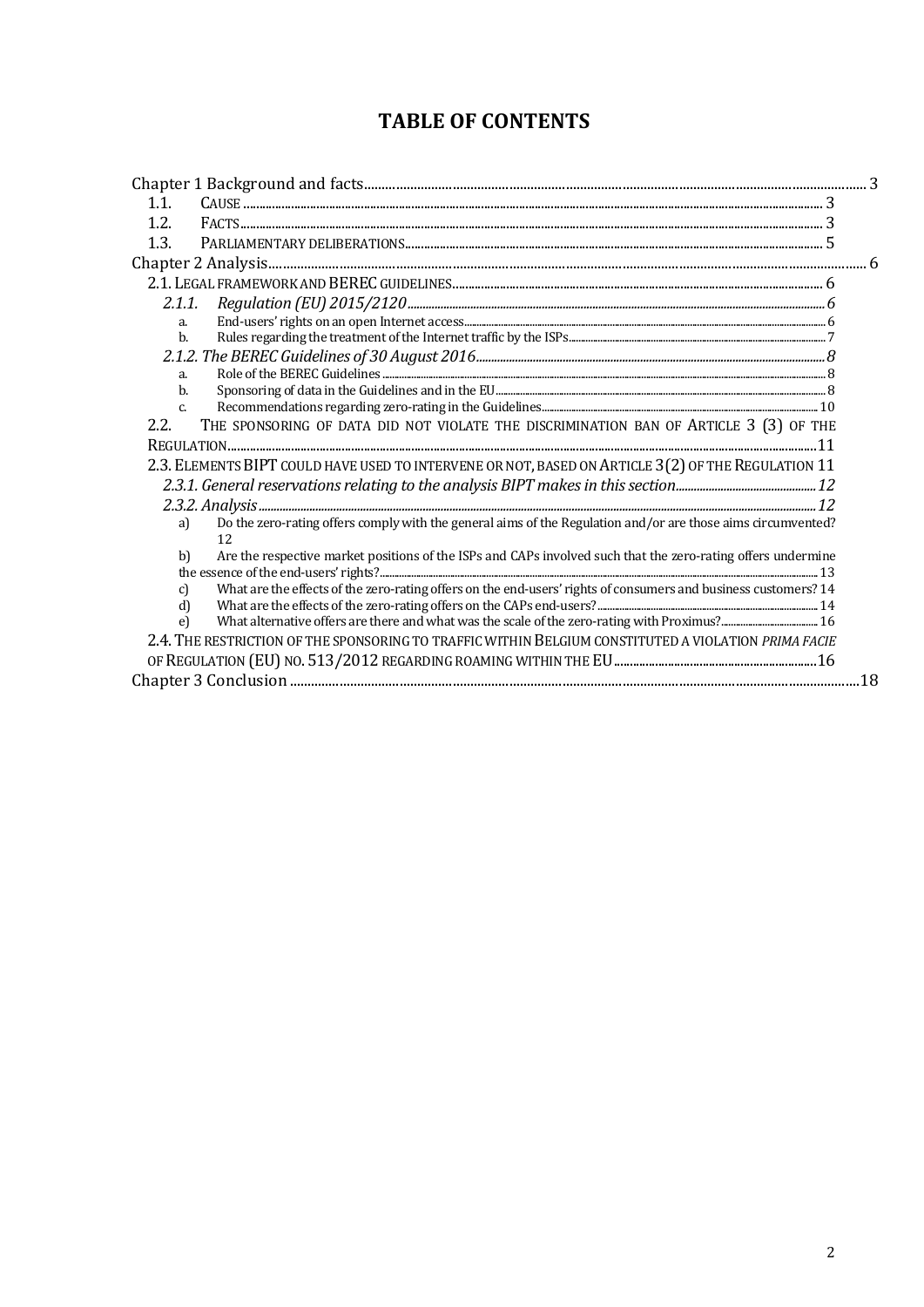## **Chapter 1 Background and facts**

#### **1.1. Cause**

This opinion is, by virtue of Article 14, § 1, 1°, of the Act of 17 January 2003 on the status of the regulator of the Belgian postal and telecommunications sectors, issued to the Minister in charge of telecommunications matters and to the Chamber of Representatives.

This opinion has been requested by the Chairman of the Commission for Infrastructure, Traffic and Public Enterprises, in a letter of 15 March 2018 to the Vice-premier and Minister of the Digital Agenda, Telecom and Postal Services.

This letter of 15 March 2018 was delivered to BIPT on 22 March 2018.

The letter of 15 March 2018 results from a series of facts and discussions that are repeated below, before we enter into detail as regards the actual request for an opinion and how BIPT can act upon it.

#### **1.2. Facts**

-

On 24 March 2017 Proximus launched a "pilot project" regarding sponsored mobile data.

A number of selected Proximus customers whose smartphones function by means of an Android operating system<sup>1</sup> received a text message by Proximus inviting them to install a Proximus app, the "My Apps Space".

That app allows the Proximus user to activate apps from participating companies that (initially) are not charged to their allowance for mobile data use, as the participating company pays the data use on its app "instead of the user".

According to Proximus's press release of 27 March 2017<sup>2</sup> this would guarantee the advertiser's brand more installations of his app as well as an increased use and it would allow the user to discover new apps and recommend them without having a higher invoice. As regards the sponsor, the press release also mentions that the My Apps Space allows the sponsors to attract new users through a channel that is complementary to the existing advertising channels.

The "My Apps Space" app, as launched on 24 March 2017, was only available for Android3. The app was not available on iOS and the Windows Phone. According to Proximus's press release the version for iOS would follow within six months.

<sup>1</sup> Proximus indicated in its answers to BIPT's question that the types and exact numbers of customers are confidential.

<sup>2</sup> Press release "Proximus launches pilot project on sponsored mobile data" of 27 March 2017.

<sup>3</sup> Proximus customers who did not receive a promotional SMS to download the app, can still download it and can check under the app's "Offers" tab whether apps by partners are mentioned. If that was not the case, they were not able to use the sponsored mobile data, but according to the FAQs on Proximus's website, they could use the app's other advantages, such as monitoring their data use and block apps on the mobile network.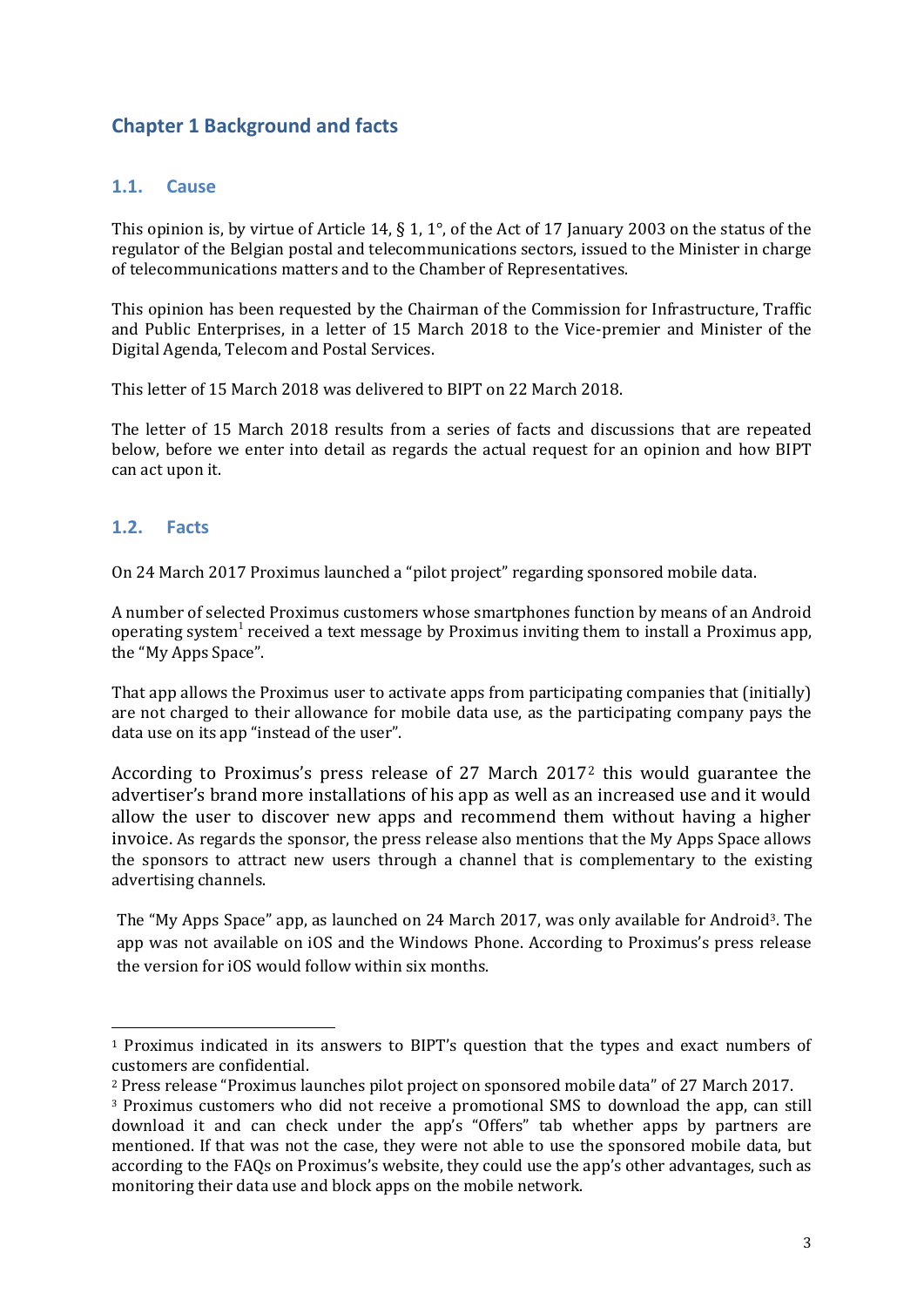According to Proximus's answer of 19 May 2017 to the request for information by BIPT, there were six participating 'sponsors' on 30 April 20174:

- BNP Paribas Fortis,
- ING,

.<br>-

- Delhaize,
- StepStone,
- Luminus and
- Takeway.com, a platform for home-delivered meals.

According to Proximus's declarations the My Apps Space Platform was open to all interested 'sponsors'.

The data use paid by the 'sponsor' instead of the user depended on the agreement between the 'sponsor' and Proximus. Proximus also indicated to BIPT a typical (confidential) price asked for the sponsoring.

According to the FAQs on Proximus's website the user could find the limits for data use and/or the duration for each app, in the My Apps Space.

In its answer of 19 May 2017 Proximus also provided BIPT with confidential data on among other things:

- the number of Proximus customers that were invited to activate the My Apps Space (with a code provided along with the promotional SMS),
- the number of customers who accepted the invitation,
- which of the participating apps that had been activated by the last category of users.

From the information provided it appeared that the customers could have multiple (or all) of the participating apps sponsored.

If the volume of free data was exceeded, the user received a message<sup>5</sup>, warning him about the end of the sponsored offer. According to Proximus's declarations to BIPT the user was given the choice between closing the app or continuing to use the app, in which case the further use was charged to the mobile data bundle.

According to the FAQs on Proximus's website the sponsoring of the partner apps was not valid abroad.

Neither could the user use the sponsoring of the partner apps if he no longer had credit on his prepaid card.

Proximus confirmed to BIPT that the "pilot project" was stopped on 21 November 2017<sup>6</sup> based on a (spontaneous) decision by Proximus.

<sup>4</sup> This was the closing date of the period BIPT reported on in in its first annual report on the monitoring of net neutrality in Belgium (see below, under 1.3).

<sup>5</sup> A pop-up according to Proximus's declarations with respect to BIPT.

<sup>&</sup>lt;sup>6</sup> At the moment this opinion was elaborated, there was nothing more to be found on the Proximus website and the app that had to be downloaded from Google Play, was no longer to be found either. The roll-out for iOS was, according to BIPT's information, discontinued.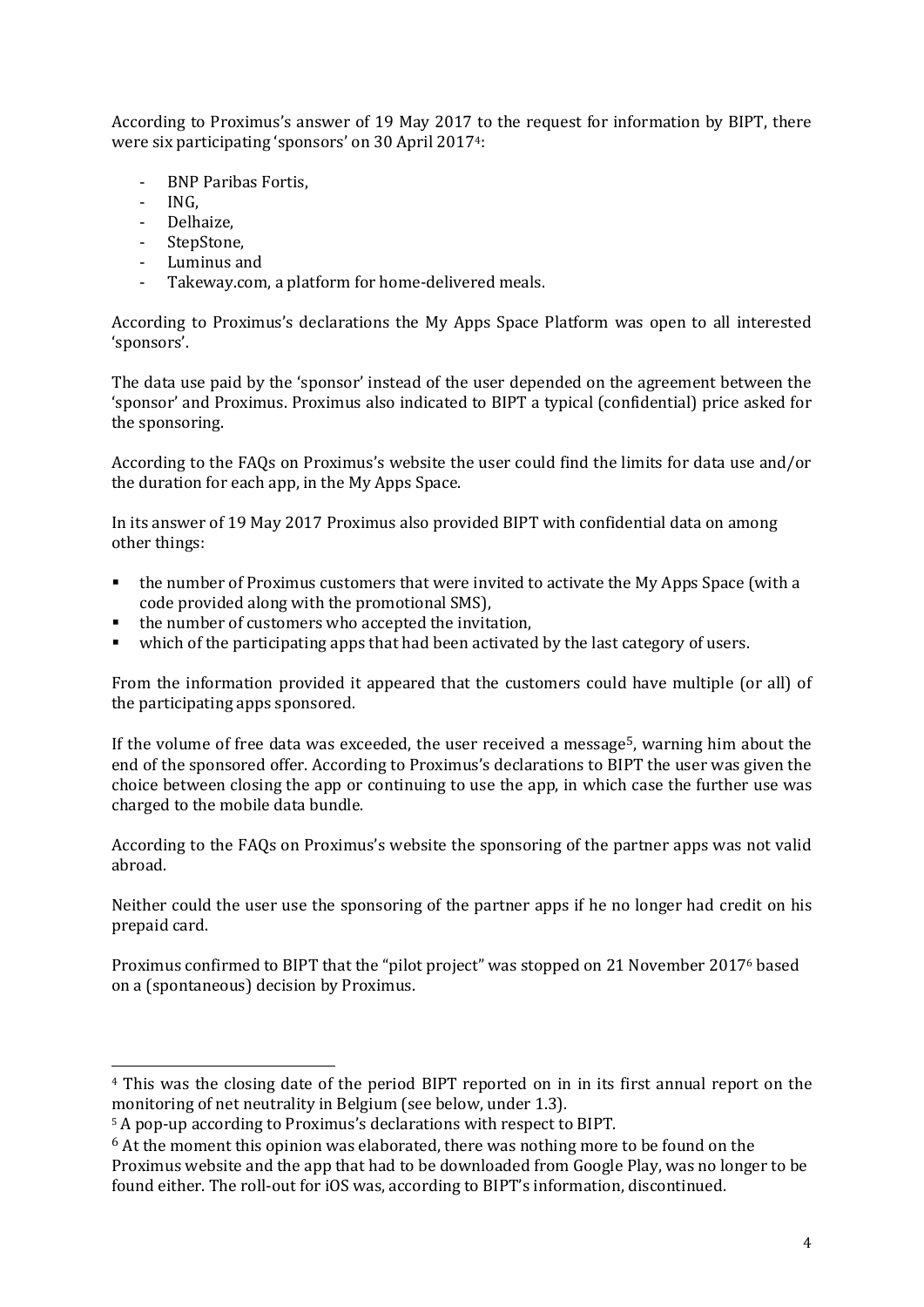#### **1.3. Parliamentary deliberations**

-

BIPT mentioned that it had been monitoring this specific project in its [annual report on the](http://bipt.be/en/operators/telecommunication/protection-of-consumers/annual-report-on-the-monitoring-of-net-neutrality-in-belgium)  [monitoring of net neutrality in Belgium](http://bipt.be/en/operators/telecommunication/protection-of-consumers/annual-report-on-the-monitoring-of-net-neutrality-in-belgium) (period of 30 April 2016 - 30 April 2017), published on BIPT's website on 29 June 20177.

BIPT's monitoring of this project was also brought up during the hearing "annual overview of the postal and telecommunications sectors" in the Chamber of Representatives of 17 January 2018, during which the BIPT Council reported on its activities and presented its 2018 work plan to the Representatives.

Finally, during the Commission for Infrastructure's hearing of 6 March 2018, the Minister of Telecommunications and Digital Agenda, De Croo, answered the oral Parliamentary Question no. 22.352 by Representative Karine Lalieux on "the net neutrality and Proximus's pilot project My Apps Space".

In his answer the Minister more specifically put forward that BIPT had examined the pilot project "My Apps Space", had further treated the case internally following receipt of the factual and data material by Proximus, and finally did not finish its evaluation, considering the discontinuation of the project on 21 November 2017, based on a (spontaneous) decision by Proximus.

It is that reply that triggered the Chairman of the Commission for Infrastructure in her letter of 15 March 2018 to ask the Minister to order BIPT to "continue and finish the evaluation [BIPT] started".

<sup>7</sup> [http://bipt.be/en/operators/telecommunication/protection-of-consumers/annual-report-on](http://bipt.be/en/operators/telecommunication/protection-of-consumers/annual-report-on-the-monitoring-of-net-neutrality-in-belgium)[the-monitoring-of-net-neutrality-in-belgium](http://bipt.be/en/operators/telecommunication/protection-of-consumers/annual-report-on-the-monitoring-of-net-neutrality-in-belgium)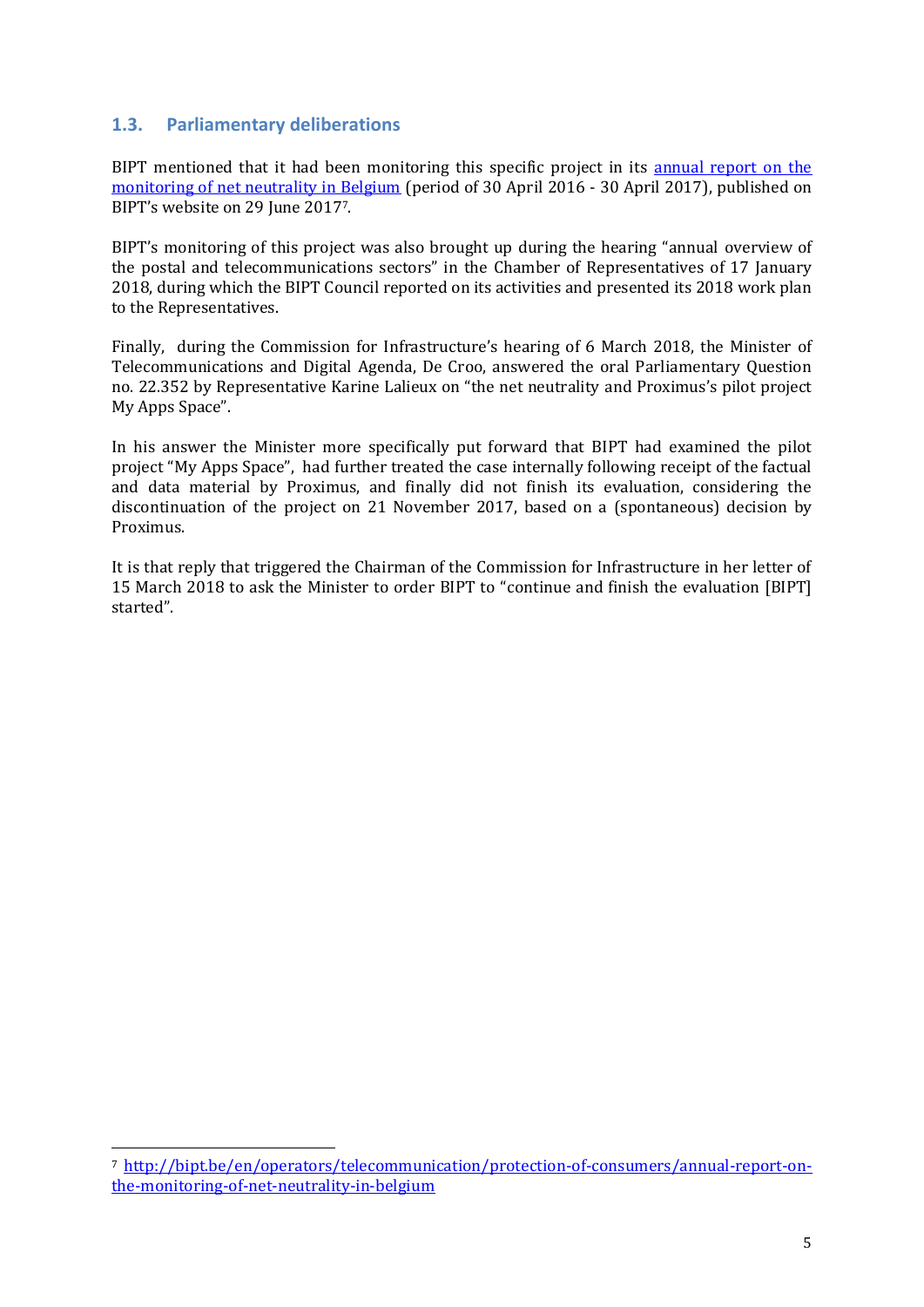## **Chapter 2 Analysis**

.<br>-

### **2.1. Legal framework and BEREC guidelines**

#### **2.1.1. Regulation (EU) 2015/2120**

**The sponsoring of data is not prohibited or regulated** as such in the text of Regulation [2015/2120](http://eur-lex.europa.eu/legal-content/EN/TXT/PDF/?uri=CELEX:32015R2120)<sup>8</sup> (hereinafter sometimes called "the Regulation" in short).

According to Article 1 (1) of the Regulation, the topic and scope of the Regulation in the field of "open Internet access"<sup>9</sup> are: "*to establish common rules to safeguard equal and nondiscriminatory treatment of traffic in the provision of internet access services and related endusers' rights".* 

From this stipulation one can derive that broadly speaking the Regulation contains two major sets of rules: (1) those regarding the rights of end-users on an open Internet access and (2) those regarding the manner in which providers of Internet access services (ISPs) may or may not intervene on the Internet traffic.

These sets of rules are discussed below and, where necessary, put in perspective by means of the quotes from the Regulation's recitals.

#### *a. End-users' rights on an open Internet access*

The end-users' rights on an open Internet access are, in the first place<sup>10</sup>, laid down in Article 3 (1) of the Regulation, which states:

"*End-users shall have the right to access and distribute information and content, use and provide applications and services, and use terminal equipment of their choice, irrespective of the end-user's or provider's location or the location, origin or destination of the information, content, application or service, via their internet access service.*"

Under Article 3 (2) of the Regulation agreements between ISPs and end-users can be concluded "*on commercial and technical conditions and the characteristics of internet access services such as price, data volumes or speed*" and "*any commercial practices*" can be conducted provided that the ISPs do "*not limit the exercise of the rights of end-users laid down in [Article 3] paragraph 1*".

Recital 7 of the Regulation puts Article 3 (2) in perspective as follows: "*National regulatory and other competent authorities should be empowered to intervene against agreements or commercial practices which, by reason of their scale, lead to situations where end-users' choice is materially* 

<sup>8</sup> In full: Regulation (EU) 2015/2120 of the European Parliament and of the Council of 25 November 2015 laying down measures concerning open internet access and amending Directive 2002/22/EC on universal service and users' rights relating to electronic communications networks and services and Regulation (EU) No 531/2012 on roaming on public mobile communications networks within the Union, *Official Journal,* No L 310/1, 26 November 2015.

<sup>9</sup> The official name the European legislator has given to "net neutrality".

<sup>10</sup> In this opinion BIPT restricts itself to the end-user rights related to the case as presented. Article 4 of the Regulation also formulates end-user rights regarding transparency and nonconformity between the contract and the service actually provided, but these are not important for the assessment of the justified nature of the sponsoring of mobile data.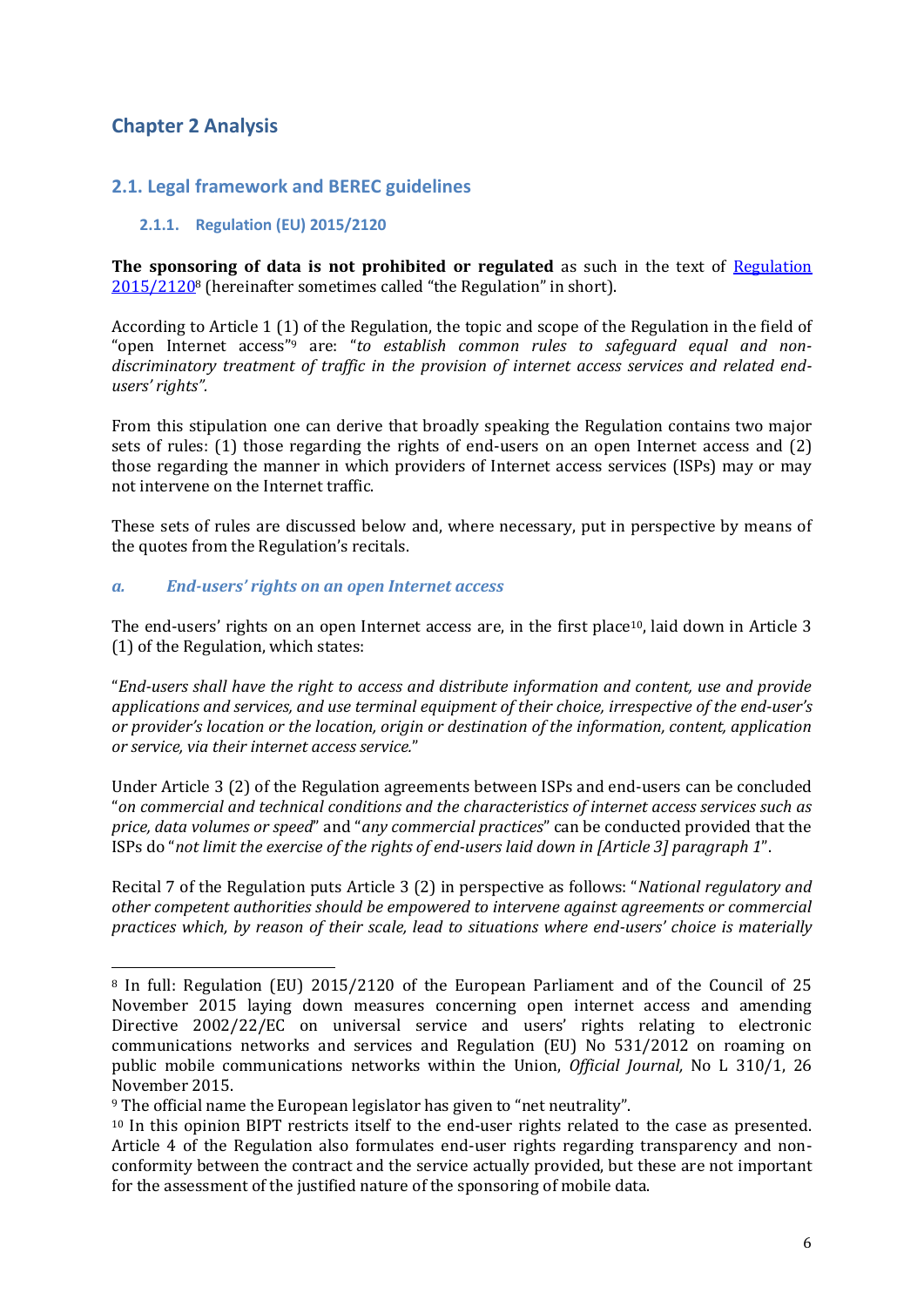*reduced in practice. To this end, the assessment of agreements and commercial practices should, inter alia, take into account the respective market positions of those providers of internet access services, and of the providers of content, applications and services, that are involved. National regulatory and other competent authorities should be required, as part of their monitoring and enforcement function, to intervene when agreements or commercial practices would result in the undermining of the essence of the end-users' rights.*".

#### *b. Rules regarding the treatment of the Internet traffic by the ISPs*

In Article 3 (3) of the Regulation the rules are laid down to guarantee the equal and nondiscriminatory treatment of traffic when providing Internet access services.

Article 3 (3), first subparagraph, of the Regulation contains the following principle on the treatment of the Internet traffic:

"*3. Providers of internet access services shall treat all traffic equally, when providing internet access services, without discrimination, restriction or interference, and irrespective of the sender and receiver, the content accessed or distributed, the applications or services used or provided, or the terminal equipment used.*".

In order to contribute to the efficient use of network means and an optimisation of the general transmission quality<sup>11</sup> ISPs are allowed however to adopt traffic management rules.

Article 3 (3), second subparagraph, of the Regulation determines the conditions thereto:

*"The first subparagraph shall not prevent providers of internet access services from implementing reasonable traffic management measures*. *In order to be deemed to be reasonable, such measures shall be transparent, non-discriminatory and proportionate, and shall not be based on commercial considerations but on objectively different technical quality of service requirements of specific categories of traffic. Such measures shall not monitor the specific content and shall not be maintained for longer than necessary."*

Finally, Article 3 (3), third subparagraph, starts by quoting which traffic management measures are not allowed and continues to formulate three ad hoc exceptions (and conditions for application).

This third subparagraph reads as follows:

*"Providers of internet access services shall not engage in traffic management measures going beyond those set out in the second subparagraph, and in particular shall not block, slow down, alter, restrict, interfere with, degrade or discriminate between specific content, applications or services, or specific categories thereof, except as necessary, and only for as long as necessary, in order to:* 

*(a) comply with Union legislative acts, or national legislation that complies with Union law, to which the provider of internet access services is subject, or with measures that comply with Union law giving effect to such Union legislative acts or national legislation, including with orders by courts or public authorities vested with relevant powers;*

*(b) preserve the integrity and security of the network, of services provided via that network, and of the terminal equipment of end-users;* 

.<br>-

<sup>11</sup> Confer Recital 9 of the Regulation.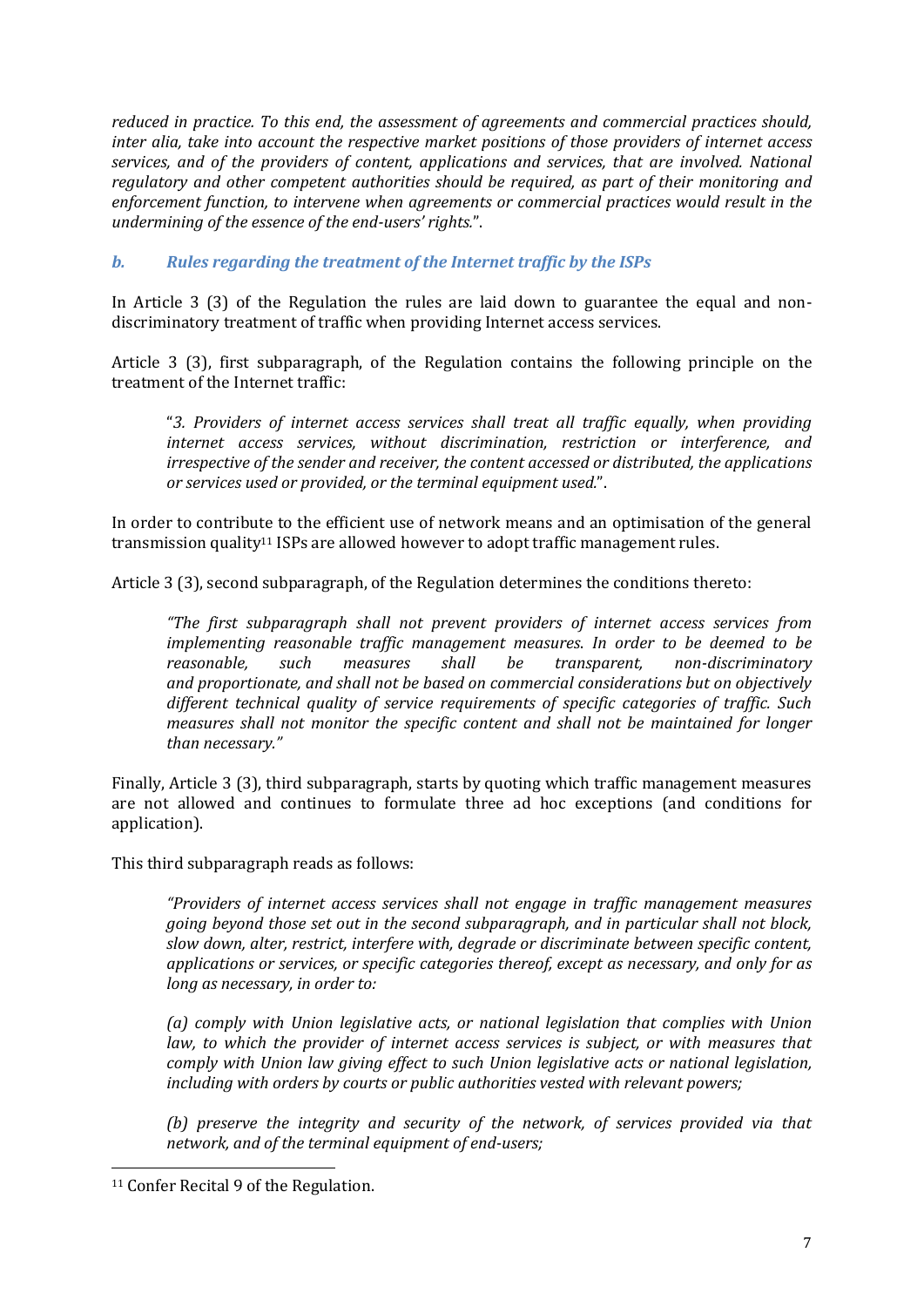*(c) prevent impending network congestion and mitigate the effects of exceptional or temporary network congestion, provided that equivalent categories of traffic are treated equally.".*

#### **2.1.2. The BEREC Guidelines of 30 August 2016**

*a. Role of the BEREC Guidelines*

-

The [BEREC Guidelines](http://berec.europa.eu/eng/document_register/subject_matter/berec/regulatory_best_practices/guidelines/6160-berec-guidelines-on-the-implementation-by-national-regulators-of-european-net-neutrality-rules)<sup>12</sup> draw their legal grounds from Article 5 (3) of Regulation 2015/2120.

They are guidelines for implementing the obligations of national regulatory authorities  $("NRA(s)]$ , established by BEREC, with a view to consistent implementation of the Regulation.

The BEREC Guidelines constitute recommendations to NRAs and NRAs should take utmost account of the Guidelines13.

*b. Sponsoring of data in the Guidelines and in the EU*

**The BEREC Guidelines do not contain specific recommendations on how to analyse the sponsoring of data** in the light of the net neutrality principle.

An inquiry within BEREC, the umbrella organisation for EU telecoms regulators, also taught us that at the moment there is no knowledge of similar data sponsoring programmes either in other European countries.

Consequently there are no public analyses or rulings by other NRAs on the sponsoring of data under the application of Regulation 2015/2120.

<sup>12</sup> BEREC Guidelines on the implementation by National Regulators of European Net Neutrality Rules, BoR (16) 127. Location: [http://berec.europa.eu/eng/document\\_register/subject\\_matter/berec/regulatory\\_best\\_practic](http://berec.europa.eu/eng/document_register/subject_matter/berec/regulatory_best_practices/guidelines/6160-berec-guidelines-on-the-implementation-by-national-regulators-of-european-net-neutrality-rules) [es/guidelines/6160-berec-guidelines-on-the-implementation-by-national-regulators-of](http://berec.europa.eu/eng/document_register/subject_matter/berec/regulatory_best_practices/guidelines/6160-berec-guidelines-on-the-implementation-by-national-regulators-of-european-net-neutrality-rules)[european-net-neutrality-rules](http://berec.europa.eu/eng/document_register/subject_matter/berec/regulatory_best_practices/guidelines/6160-berec-guidelines-on-the-implementation-by-national-regulators-of-european-net-neutrality-rules)

<sup>&</sup>lt;sup>13</sup> Confer Article 3, paragraph 3, of [Regulation \(EC\) No 1211/2009](http://eur-lex.europa.eu/LexUriServ/LexUriServ.do?uri=OJ:L:2009:337:0001:0010:EN:PDF) establishing the Body of European Regulators for Electronic Communications (BEREC) and the Office and recital 19 of Regulation (EU) 2015/2120.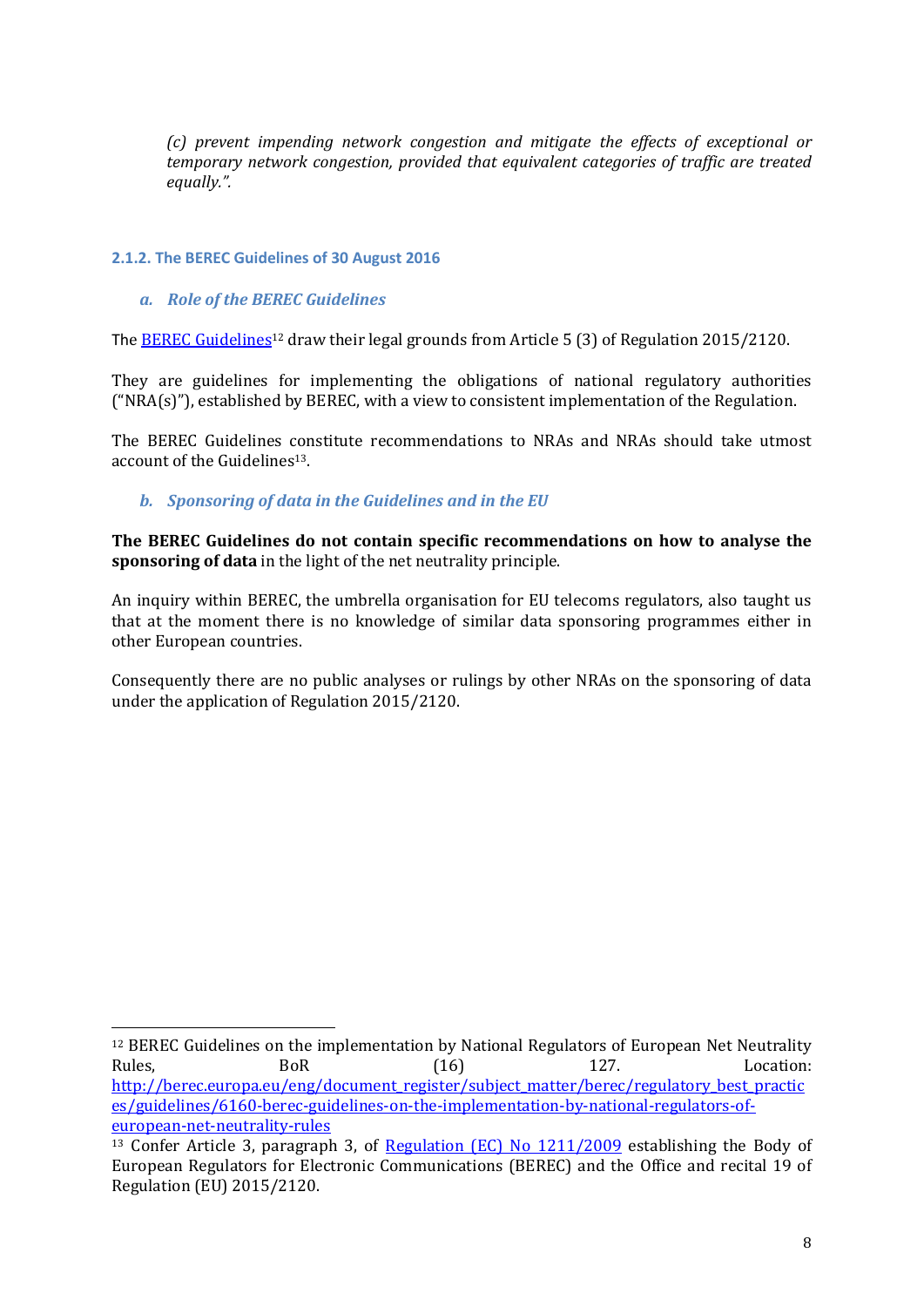#### **Box 1: the analysis of data sponsoring in the United States - similarities and differences compared to the EU**

There exists a paper however, "Policy Review of Mobile Broadband Operators' [Sponsored Data Offerings for Zero-Rated Content and Services](https://apps.fcc.gov/edocs_public/attachmatch/DOC-342987A1.pdf)"<sup>14</sup> by the American Wireless Telecommunications Bureau of 2016 on sponsored data.

That Bureau's mission is to issue advice and recommendations to the actual Federal Communications Commission (in short "FCC") in the US.

The analysis published was conducted under the General Conduct Rule of the Open Internet Order of 2015, which has been withdrawn today. The Rule bears similarities to Art. 3 (2) of the Regulation obliging NRAs in the EU to evaluate zero-rating/sponsored data, but there is a difference, for the Regulation asks the NRAs to assess whether the zero-rating/sponsored data restrict the end-user rights, while in the US a "no unreasonable interference or unreasonable disadvantage" standard is maintained (in the context of which the FCC Guidelines have put forward seven factors to be analysed; cf. footnote 44 of the paper quoted).

This paper analyses four US data sponsoring programmes in particular. In general, the paper points out the advantages of data sponsoring for the user and at the same time puts forward a number of concerns regarding such sponsoring.

These concerns mainly regard the data sponsoring by AT&T and are especially related to a possible unjustified favouritism of the affiliates of this ISP in the programme concerned15.

Data sponsoring results in the application of a price of zero for the sponsored data, which also occurs with zero-rating.

Zero-rating is indeed generally defined as a practice where an ISP applies a price of zero to data traffic for a specific application or category of applications (and the data is not included in a data cap set on the Internet access service)16.

<sup>14</sup> [https://apps.fcc.gov/edocs\\_public/attachmatch/DOC-342987A1.pdf](https://apps.fcc.gov/edocs_public/attachmatch/DOC-342987A1.pdf)

<sup>15</sup> See in particular:

-

- p. 16: "*Unlike T-Mobile, however, which charges all edge providers the same zero rate for participating in Binge On, AT&T imposes hefty per-gigabyte charges on unaffiliated third parties for use of Sponsored Data. All indications are that AT&T's charges far exceed the costs AT&T incurs in providing the sponsored data service. Thus, it would appear that AT&T's practices inflict significant unreasonable disadvantages on edge providers and unreasonably interfere with their ability to compete against AT&T's affiliate, in violation of the General Conduct Rule*.".

<sup>-</sup> p. 14: "*Our concerns about the potentially anticompetitive impact of AT&T's conduct are based in part, but not entirely, on the fact that unaffiliated mobile video service providers must pay a significant, clearly identifiable amount of money for the sponsored data needed to offer streaming video programming to AT&T Mobility's subscribers on a zero-rated basis – by comparison to AT&T, which need not incur a comparable out-of-pocket expenditure to offer DIRECTV Now on a zero-rated basis. Rather, any imputed "charges" that DIRECTV "pays" AT&T Mobility for sponsored data, even if formally recorded on the corporate books as internal transfer payments, would result in no net expenditure at the holding company level.*" and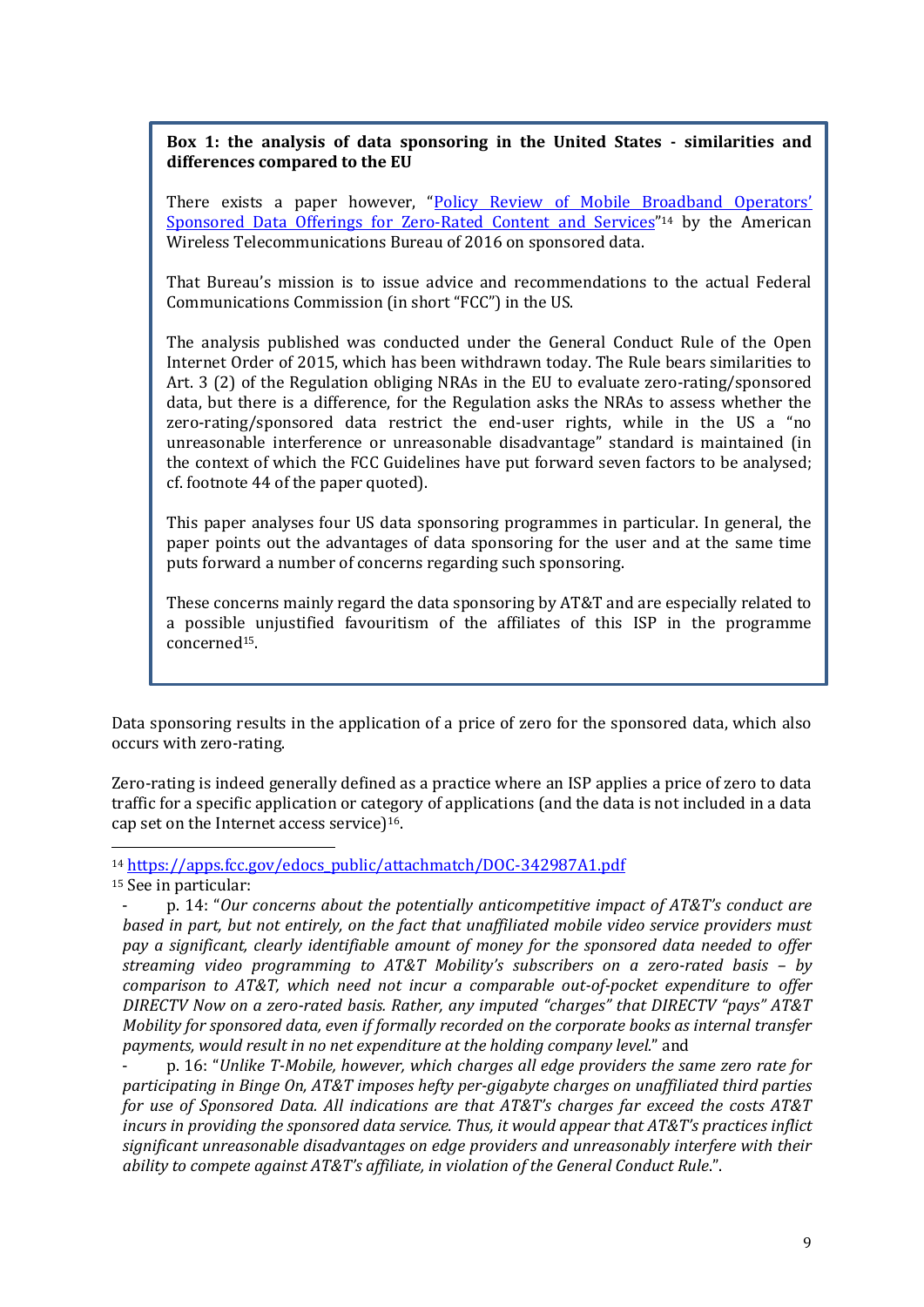An inherent characteristic of data sponsoring is that a company (typically the provider whose app or content has a price of zero) pays the ISP for applying the price of zero. That is not always the case with zero-rating as there are also other forms of zero-rating letting the ISP decide for himself which apps or types of apps he zero-rates in his Internet access products.

All in all, considering the similarity of the outcome with data sponsoring and so-called pure zero-rating without sponsoring, BIPT believes that *at the moment, by analogy,* the BEREC recommendations regarding zero-rating in the BEREC Guidelines can and should be applied.

#### *c. Recommendations regarding zero-rating in the Guidelines*

Zero-rating is discussed at two occasions in the BEREC Guidelines: (1) with the recommendations regarding the application of the end-users' rights on an open Internet access and (2) upon the discussion of the obligations of ISPs regarding the treatment of the traffic when providing Internet access services.

Firstly, the practice of zero-rating is discussed in the marginal numbers 40 to 48 included of the BEREC Guidelines as a commercial practice or as agreed upon commercial or technical conditions of an Internet access service.

In general, in the relevant excerpts from the Guidelines a **multi-factor analysis** (of five factors) is elaborated, recommended to the NRAs in order to assess the impact of zero-rating on the rights of end-users of an open Internet access.

According to the Guidelines, regulators should verify in practice:

- whether zero-rating complies with the general aims of the Regulation and/or does not circumvent them
- what is the market position of the players involved in the zero-rating
- what is the impact of the zero-rating practices on the consumers' rights to consult information and content, to share these and to use applications and services of their choice
- what is the impact of the zero-rating practices on the rights of providers of content and information through the Internet to share information and content and to offer applications and services
- what is the extent of the practice and which alternatives exist (with competitors as well).

This list of five factors to assess can be seen as a test recommended to determine whether the NRA, as mentioned in Recital 7 of the Regulation (see above), is *"required to intervene when agreements or commercial practices would result in the undermining of the essence of the endusers' rights"*, to consult information and content freely, to share these and to use and provide the applications or services of their choice.

-<sup>16</sup> BEREC Guidelines, no. 40: "*There is a specific commercial practice called zero-rating. This is where an ISP applies a price of zero to the data traffic associated with a particular application or category of applications (and the data does not count towards any data cap in place on the IAS).*"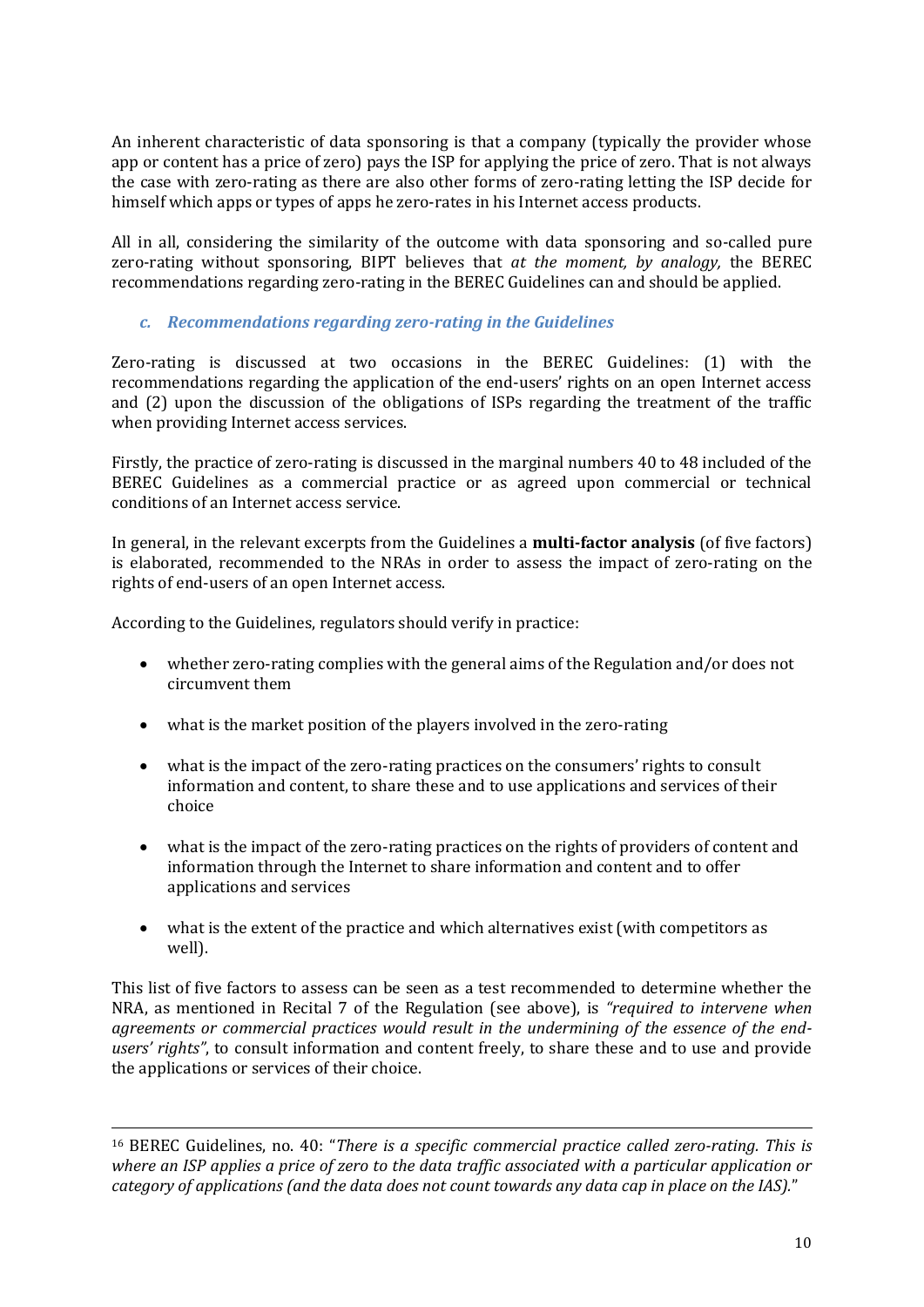Secondly, zero-rating is also discussed in the part of the BEREC Guidelines relating to the (second series of) rules from the Regulation, dealing with the treatment of the traffic when providing Internet access services.

In marginal number 55 the BEREC Guidelines do indeed state: "*In case of agreements or practices involving technical discrimination, this would constitute unequal treatment which would not be compatible with Article 3(3). This holds in particular for the following examples:*

[….]

-

 *A zero-rating offer where all applications are blocked (or slowed down) once the data cap is reached except for the zero-rated application(s), as it would infringe Article 3(3) first (and third) subparagraph."*

Such a violation of the ban on technical discrimination is, according to the BEREC Guidelines, not subject to a multifactor analysis<sup>17</sup>.

### **2.2. The sponsoring of data did not violate the discrimination ban of Article 3 (3) of the Regulation**

Based on the answers Proximus provided to BIPT's questions, it appeared that Proximus did not treat the "sponsored" bits in its network differently from the comparable "non-sponsored" bits in the sense of Article 3 (3) of the Regulation.

In other words, Proximus did not take a traffic management measure specifically as regards the sponsored data.

**Article 3(3), second subparagraph, of the Regulation (EU) 2015/2120**, containing the criterion stating that "*measures"* by the ISP should not be based upon "*commercial considerations but only on the basis of objectively different technical quality of service requirements of the specific categories of traffic*", **therefore does not apply here** and was not violated either.

Furthermore, Proximus's answers to BIPT revealed that Proximus did not treat the sponsored apps differently from the non-sponsored apps or traffic upon depletion of the volume of mobile data included in the allowance: if the Internet access was no longer possible because the allowance had been exhausted, the zero-rating apps were no longer available either.

#### **Proximus consequently was not guilty of discrimination that is prohibited by virtue of Article 3(3), first (and third) paragraph of the Regulation.**

**2.3. Elements BIPT could have used to intervene or not, based on Article 3(2) of the Regulation** 

<sup>17</sup> BEREC Guidelines, no. 56: "*NRAs should apply a comprehensive assessment of compatibility with the Regulation for all those IAS offers which are not as clear as the examples mentioned in paragraph 55."*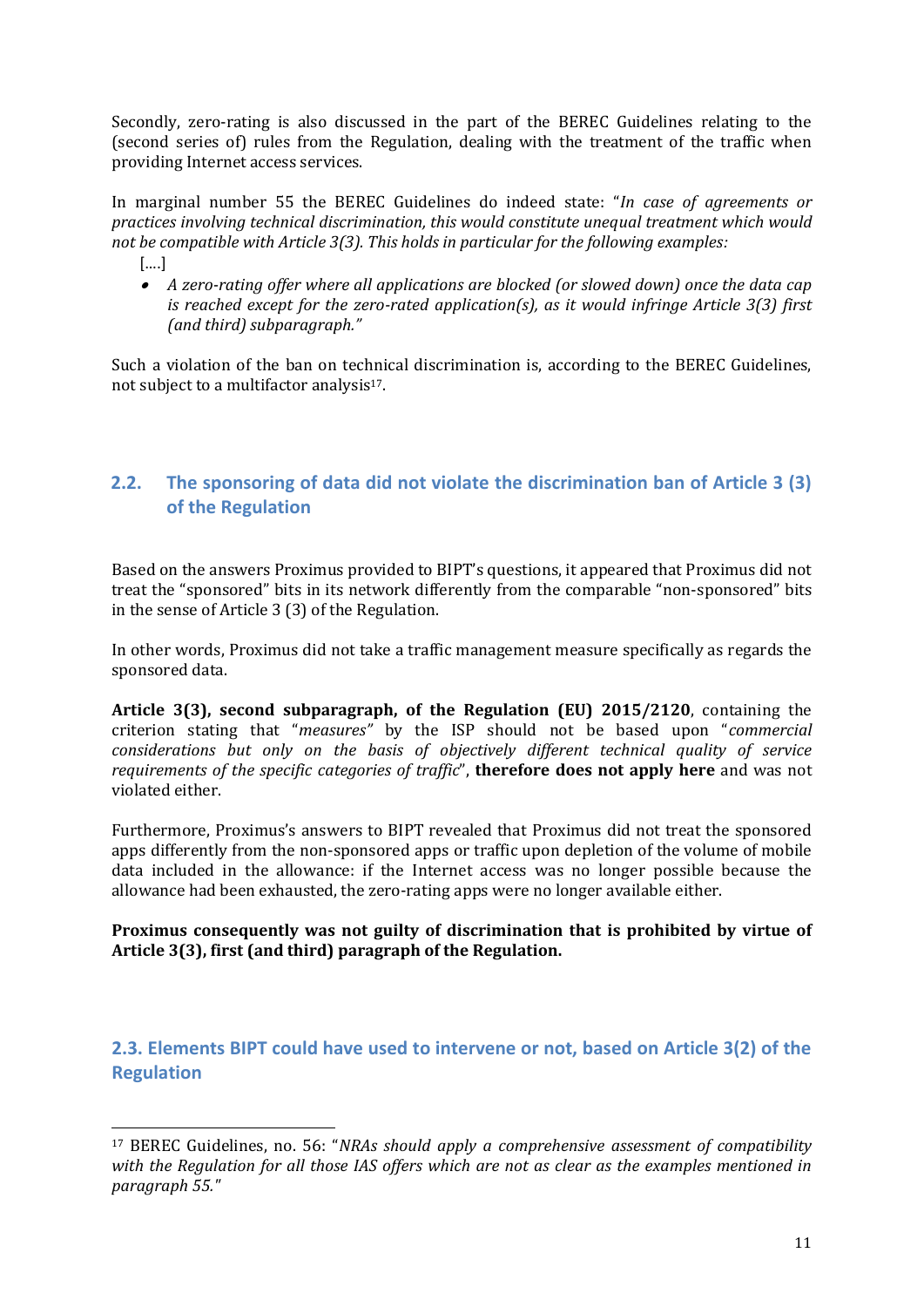#### **2.3.1. General reservations relating to the analysis BIPT makes in this section**

Regarding the sponsoring (or zero-rating) of certain apps there are, as mentioned above, no explicit prescriptions in the Regulation, but there is a list of five factors in the BEREC Guidelines that regulators have to assess in their decision-making process as to whether or not to intervene.

That analysis of five factors mainly comes down to assessing whether the zero-rating, because of its "scope", leads to a "factual restriction" of the "essence" of the end-user rights, also including the providers of content and information through the Internet (the so-called "CAPs" - Content and Application Providers), to consult information and content freely, to share them and to use and provide applications and services of their choice.

Such a **multifactor analysis is an analysis ex-post** in which facts and actual figures play a major part.

BIPT confirms that it has only continued its first analysis, following the receipt of Proximus's first figures in May 2017, internally.

Next, and before BIPT was able to ask an update of the figures and facts from Proximus and allow the latter to comment possible new findings by BIPT, the project had been discontinued by Proximus itself.

**The following is therefore a hypothetical assessment** of a number of the factors of the BEREC Guidelines, **from which no rights can be drawn** and which do not constitute complementary national guidelines regarding data sponsoring either as the facts and figures that would underlie these complementary national guidelines, are missing.

#### **2.3.2. Analysis**

#### *a) Do the zero-rating offers comply with the general aims of the Regulation and/or are those aims circumvented?*

The Regulation's main goal is to protect end-users' rights and simultaneously to guarantee the continued functioning of the internet ecosystem as an engine of innovation."<sup>18</sup>

In answer to a question of BIPT Proximus declared in essence that it launched the pilot project to allow sponsors to increase their apps visibility with the Proximus customers.

In its press release of 27 March 2017 Proximus also puts forward that it aims to boost the use of participating apps without the customer having to look at his data costs.

Increasing the visibility of apps and stimulating mobile data use are activities that BIPT (as such) cannot qualify as contrary to the Regulation's goals and the end-user rights included therein.

It is of course true that sponsoring of data implies that payments are requested from participating CAPs. In that regard BIPT does not see a direct ban in the Regulation, but **possible risks of circumventing the innovation stimulating goal of the Regulation.** 

.<br>-

<sup>18</sup> Confer Recital 1 of the Regulation.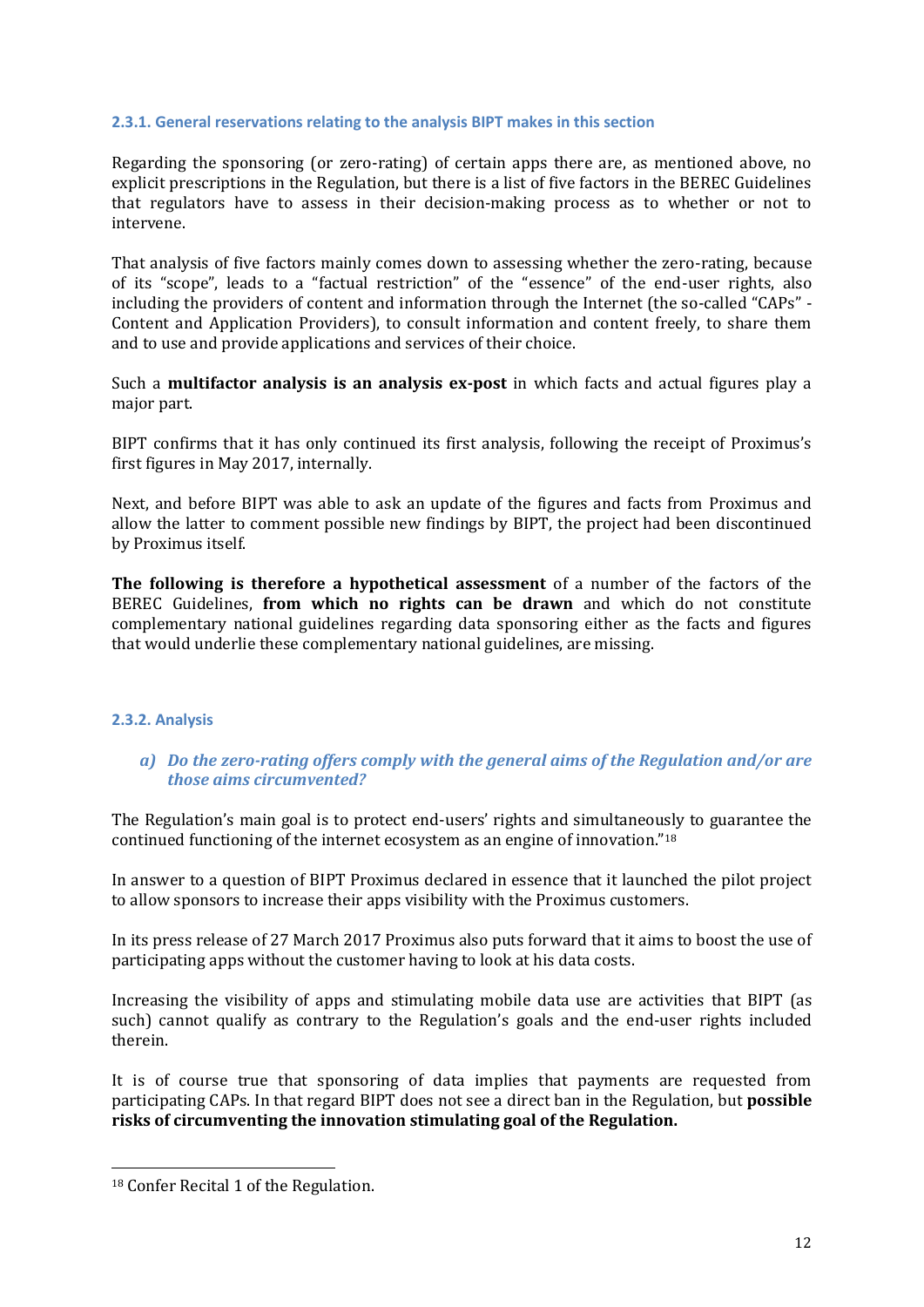If Proximus for instance were to set a sponsoring price that was too high, a situation might arise in which Proximus would attract only the vested powers with sufficient access to funds among the CAPs for its My Apps Space. The innovative force ensuing from the apps provided by smaller (in principle) less substantial companies, could consequently be affected.

In view of the discontinuation of the project, BIPT did however not have the opportunity to look deeper into the pricing and its effects (see also under d)).

BIPT can however confirm that during the period of the pilot project **no complaints of endusers/CAPs** have been lodged ad hoc<sup>19</sup>.

#### *b) Are the respective market positions of the ISPs and CAPs involved such that the zerorating offers undermine the essence of the end-users' rights?*

Recital 7 of the Regulation stipulates that when considering intervention against agreements and commercial practices of ISPs and their assessment "*inter alia [...] the respective market positions of those providers of internet access services, and of the providers of content, applications and services, that are involved*" should be taken into account. According to marginal number 46 of the BEREC Guidelines those market positions would have to be analysed in line with competition law principles.

Considering the (confidential) target public Proximus has focused the first phases of the pilot project on, it was, in view of the degree of competition in that market segment, with the reservation of a different decision by the Belgian competition authority or by the European Commission, not obvious to consider that Proximus held a dominant position there.

Afterwards, in view of the discontinuation by Proximus, there has been no more opportunity to map out the exact type(s) of end-customers and consequently the market segment(s) (still in a "pilot phase" of the project) that Proximus had addressed and activated by registration for the My Apps Space platform.

If the target public were to include the business users as well, the chance that BIPT would have concluded there was dominance, would have been bigger than in the opposite case.

An element that BIPT still wished to investigate was whether the sponsor platform could be easily duplicated. If that were to have been the case, Proximus's competitors could have easily started up their own sponsoring programmes and it would not be so obvious to decide that there are high barriers to access or expansion on the market.

BIPT feels that switching costs are lower on the consumer market, especially as business endusers cannot (or not always; see the criterion of the subscriber with a maximum of five calling numbers) use Article 111/3 of the Act of 13 June 2005 on electronic communications, which restricts or cancels the termination fees if the contract is more than 6 months old.

As for the six CAPs who participated in the pilot project, BIPT, again with the reservation of a different decision by the Belgian competition authority (or the European Commission), assumes that they do not occupy a dominant position on the distinguished (for they are diverse) markets on which they perform their main economic activity.

-

<sup>19</sup> Actually, BIPT did not receive a single complaint relating to the pilot project.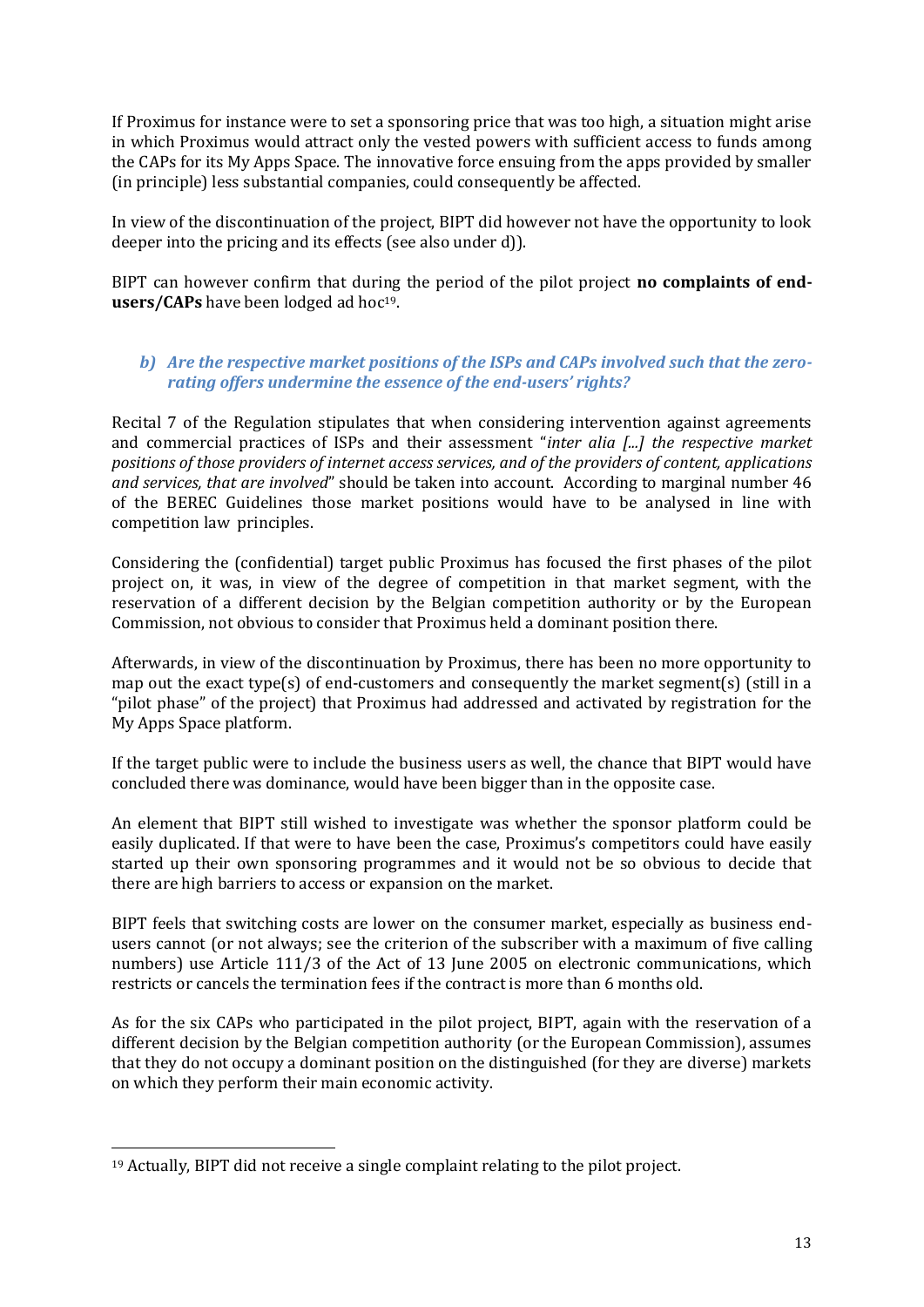Another factor playing a role here (for the protection of the open nature of the Internet; *editorial note*) is that the sponsors of the apps mainly develop their activities in parts of the economy that do not exclusively or mainly relate to offering online products and services (see also the press release of Proximus on My Apps Space as a complementary advertising channel).

Furthermore none of the six CAPs involved controls essential parts of the network that endusers have to use to get access to the apps.

#### *c) What are the effects of the zero-rating offers on the end-users' rights of consumers and business customers?*

One of the dimensions the BEREC Guidelines recommend to investigate for this factor is the extent to which the volume included in the allowance offers sufficient room in practice to make (normal) use of apps that are not zero-rated<sup>20</sup>.

Now that the exact details of the activated types of customers are not known and, considering the discontinuation of the pilot project, **no figures** (over a long(er) period of observation) have been gathered regarding **the proportion of the data volume that did or did not remain in the data bundle each month, no final decision can be made here.**

In general it can be said however that the volumes of mobile data included in the offers by Proximus are generally large. This means that, again in general, it was very unlikely that BIPT would have come to the conclusion that the included volume provided would not have been sufficiently comprehensive in order to let end-users exercise their right to consult or share content and information through "non-sponsored apps"21.

In that assessment it was also very relevant that the six participating apps were **not apps that require a large data volume to be used.** Indeed, banking, retail purchases, searching and managing job openings, ... generally require only little data volume. The effect on the consumer end-user rights and, if need be, business users would have been greater if the sponsored apps would have targeted the streaming of music or videos for instance.

BIPT considers the effects of the sponsoring on the end-user rights also to be very variable as end-clients did not have to activate all apps in the My Apps Space but still had a choice and could for instance activate depending on the fact whether or not they were an end-customer with the sponsor in the "off-line world".

Finally, in this case the Proximus customers, who had the possibility to download sponsored apps, were also **free to use the apps with or without sponsoring.** Proximus customers who for whichever reason - did not want to partake in the zero-rating of apps, were indeed free to do so, without this seemingly having an impact on the usability of those apps; the only difference was that when the app in question was not activated in the My Apps Space, the data volume used was deducted from the data allowance subscribed to.

The fact **that the data volume used for the sponsored app was not deducted from the bundle** however, **contributed to more available data volume for other apps.**

#### *d) What are the effects of the zero-rating offers on the CAPs end-users?*

-

<sup>20</sup> BEREC Guidelines, No 48.

<sup>21</sup> And this, according to their data needs, considered to be reflected in their choice of tariff plan.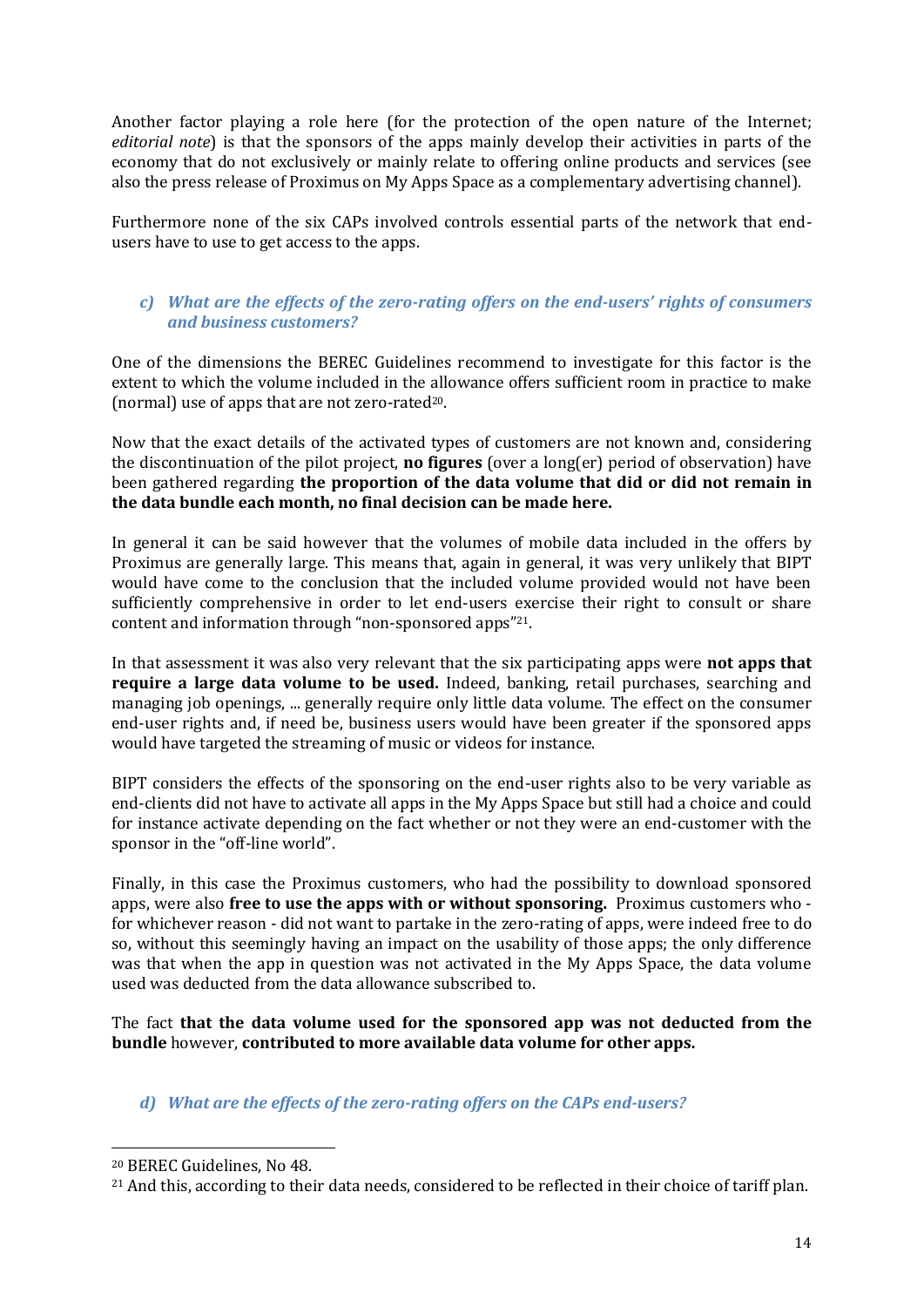The considerations in the previous section also apply *mutatis mutandis* to the effects of the zerorating offers on the rights of the CAPs' end-users.

Furthermore, insofar as can already be observed within the **short span** since the launch of the pilot sponsoring programme until the discontinuation thereof, there does **not appear to be a decrease in the range and diversity of content and applications offered** by CAPs under the influence of the data sponsoring programme of Proximus<sup>22</sup>.

Were the pilot sponsoring programme to have lasted longer and/or were it to have been rolled out commercially, BIPT would have had the possibility to look deeper into possible negative effects of the pricing of the data sponsoring on the innovation stimulating goal of the Regulation (see higher) or on possible exclusion effects related to the financial or other terms for access to the programme.

**The level of the sponsor rates** could for instance be a concern in terms of impact on the enduser rights of Article 3 (2) of the Regulation, as the choice of whose app would be zero-rated in the My Apps Space, contrary to what is the case for the Favourite App in the Tuttimus, Mobilus and Bizz offers, indeed does not only depend on the customer's preferences but also on the (financial) capacity of the app provider to sponsor his app. This could for instance be too high of a barrier to small and medium-sized enterprises for them to compete on a level playing field with larger companies and to make their app offer known. Compare for instance a small web shop and a large web shop that sells shoes. The traffic to both does not differ much as the traffic is mostly defined by the pictures of shoes. But the financial capacity is not the same resulting in the smaller shoe shop not having the capacity to buy traffic towards its web page and to consequently be put at a disadvantage.

Another concern could be the **variations in the pricing**, that could not be justified by objective differences. Such variations might in certain circumstances boil down to a *de facto* restriction of the end-users' rights at the expense of those of the (category of) CAPs upon whom a higher price would be applied.

However, BIPT repeats that, in view of the discontinuation of the project, it was not able to go deeper into this and that, during the period of the pilot project, **no complaints by CAPs** have been lodged with BIPT.

**As regards exclusion** in other fields **there did not seem to be much cause for concern** *at first glance*, as Proximus declared in its answers of May 2017 to BIPT that **the offer was open to any interested sponsor**, except for websites and apps destined for adults, containing racist content,…*.* In any case, the fact that in the My Apps Space two apps from banks were activated, gave the impression that there was no exclusivity.

In line with the analysis Wireless Telecommunication Bureau, mentioned above in section 2.1.2., and with the conclusions of a study **Zero rating Practices in Broadband Markets** carried out by the European Commission<sup>23</sup>, BIPT might have problems with the fact that all providers of apps or content had to sponsor in order to be zero-rated, while that would not be the case for **zero-**

<u>.</u>

<sup>&</sup>lt;sup>22</sup> Such can also be associated with the other considerations of BIPT regarding the scope of the zero-rating and the respective market positions of the parties concerned.

<sup>23</sup> See <http://ec.europa.eu/competition/publications/reports/kd0217687enn.pdf>, in particular, p. 138: "[C]*ompetition concerns may exist where ISPs zero-rate access to their own content. However, in this case the content in question should be sufficiently attractive compared with potential alternatives for zero-rating to have a material impact on choice of content (and not to discourage customers from choosing the ISPs in question). Such concerns may become more prevalent as a result of mergers between ISPs and CAPs.".*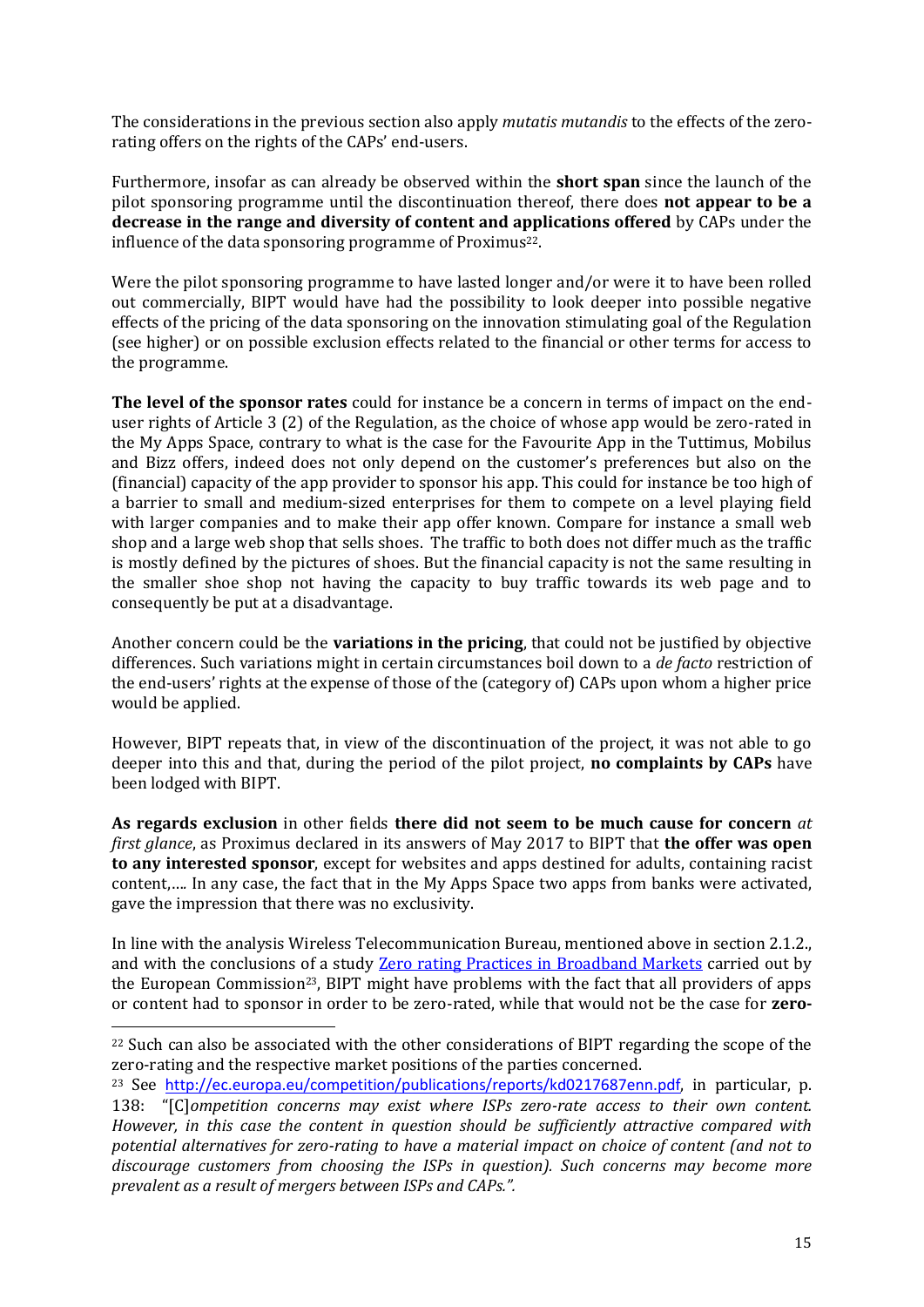**rating apps or content of Proximus itself or its subsidiaries or that apps or content of Proximus or its subsidiaries** only had to make an accounting expenditure in order to receive zero-rating while other (competing) apps had to make a cash expenditure. Such a matter however **did not seem to be present** in this case.

#### *e) What alternative offers are there and what was the scale of the zero-rating with Proximus?*

Apart from the Proximus offers, there are in general, in Belgium, **enough alternative offers for the moment, which have (at least) an equal amount of mobile data volume included, in the large majority of cases without zero-rating.** Data sponsoring as a practice is, as such, not offered publicly to interested "sponsors" by any other ISP.

As regards the scope of zero-rating by means of sponsoring, BIPT repeats in the first place that it only continued its first analysis internally, after it had received the first figures from Proximus in May 2017, and that Proximus then, before BIPT was able to ask for updated figures from Proximus, discontinued the project of its own accord.

Furthermore, it seemed that, based on the first declarations by Proximus to BIPT, Proximus intended to develop certain (at the moment confidential) **terms and conditions in the sponsoring programme restricting the effects of zero-rating.** 

In other words, it was, based on the figures and facts at BIPT's disposal during the first months following the launch of the pilot project, not possible to say that the figures were of such a level (compared to the total number of mobile broadband subscribers within the scope of the My Apps Space) that it can be said that the impact of zero-rating has such a scale that it would result in a material reduction of end-users' choice.

### **2.4. The restriction of the sponsoring to traffic within Belgium constituted a violation** *prima facie* **of Regulation (EU) no. 513/2012 regarding roaming within the EU**

Regulation (EU) 2015/2120 did not only introduce the rules regarding open Internet access (directly in the EU Member States' rules of law); it also resulted in the abolition of the retail roaming surcharges in the EU as of 15 June 2017.

As regards the latter rules, BIPT noted that the sponsoring, according to the FAQs on Proximus's website, would not be valid abroad.

At first glance this condition, **as regards data use within the EU, seemed to be contrary to** Article 6bis of Regulation (EU) no. 513/2012 regarding roaming on public mobile telecommunications networks within the Union, introducing **the principle of roam like at home.**

Article 6bis does indeed state: *"With effect from 15 June 2017, [...], roaming providers shall not levy any surcharge in addition to the domestic retail price on roaming customers in any Member State [...] for any regulated data roaming services used, [...], subject to Articles 6b and 6c."*

As Proximus did not notify a fair use policy (see Article 6b) regarding the sponsoring to BIPT, nor requested the application of the mechanism of sustainability of the abolition of the retail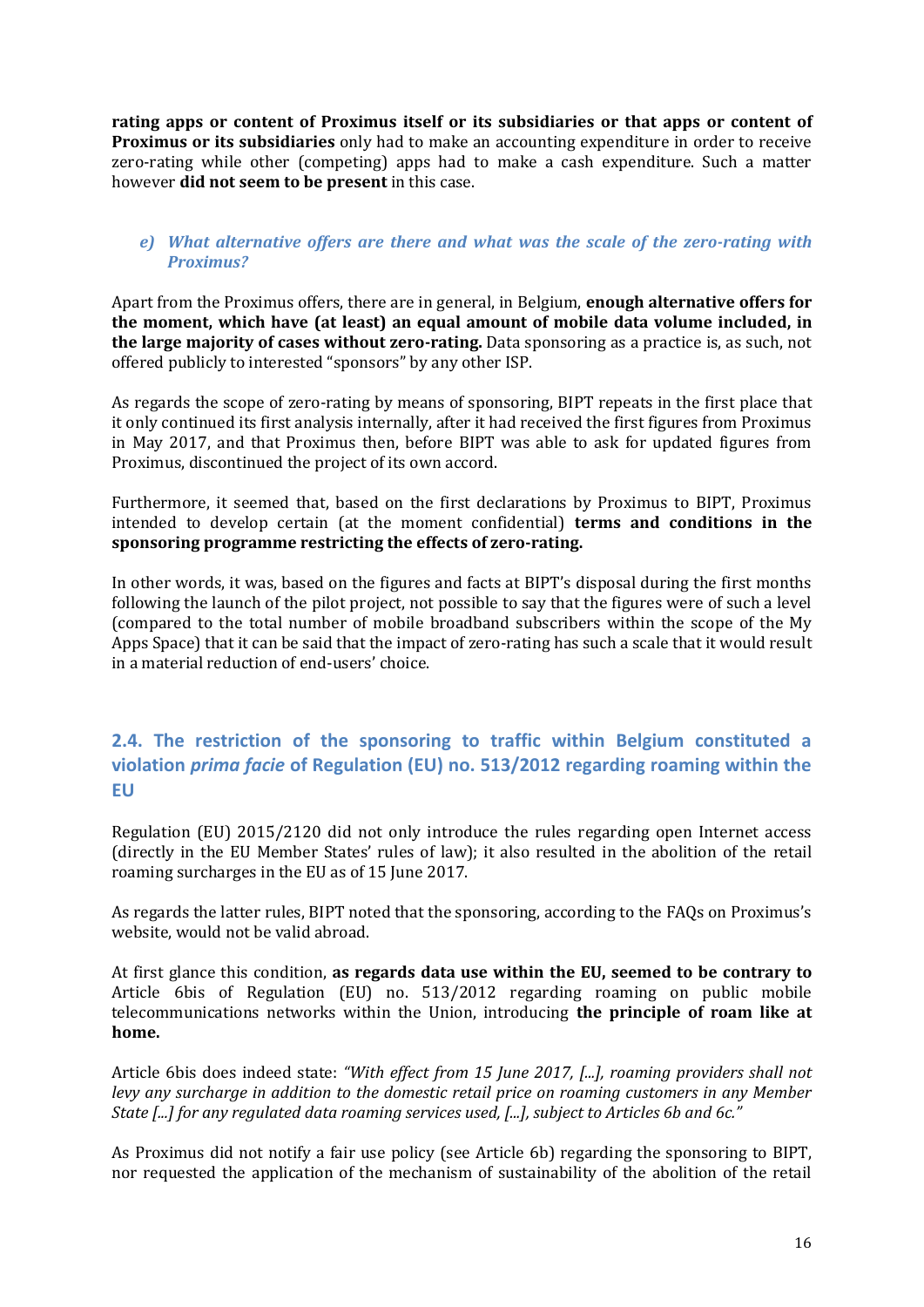surcharges (Article 6c) but did not continue to apply the zero-rating within the EU, it seemed to BIPT that Proximus applied a different tariff mechanism<sup>24</sup> to the traffic towards the sponsored apps in the EU than to the traffic to that same app in Belgium: no deduction took place of the data volume included in the allowance following the latter data use, while that did take place in case of the regulated data roaming services.

That is why Proximus de facto applied a surcharge on the data roaming traffic within the EU towards the sponsored apps and Proximus violated Article 6bis of Regulation (EU) no. 531/2012 at first glance.

Also in view of the considerations above relating to the scale of the zero-rating and BIPT's priority management as regards roaming <sup>25</sup>, this finding has not been notified before the spontaneous discontinuation of the offer by Proximus in a formal notice or infringement proceedings to Proximus so that the latter was, in light of its rights of defence, not able to respond.

Following the discontinuation of the offer this *prima facie* finding has become null and void*.*

<sup>&</sup>lt;u>.</u> <sup>24</sup> BIPT does not base itself on a nominal retail price in this case, but rather on the applied tariff mechanism (of zero-rating), that is also supposed to be comprised in the concept of the domestic retail price, according to Regulation (EU) no. 531/2012. Article 2, § 2, r) of Regulation no. 531/2012 does indeed define the retail price as follows: *"domestic retail price' means a roaming provider's domestic retail per-unit charge applicable to calls made and SMS messages sent (both originating and terminating on different public communications networks within the same Member State), and to data consumed by a customer; in the event that there is no specific domestic retail per-unit charge, the domestic retail price shall be deemed to be the same charging mechanism as that applied to the customer for calls made and SMS messages sent (both originating and terminating on different public communications networks within the same Member State), and data consumed in that customer's Member State;"* (BIPT underlines)

<sup>&</sup>lt;sup>25</sup> See among other things <u>fine imposed upon Lycamobile</u> and the BIPT decisions on the requests for the application of the sustainability mechanism by [Nethys](http://www.bipt.be/public/files/nl/22248/Decision_Nethys_RLAH.pdf) an[d Mundio Mobile.](http://www.bipt.be/public/files/nl/22288/Besluit_roaming_Mundio_Telecom.pdf)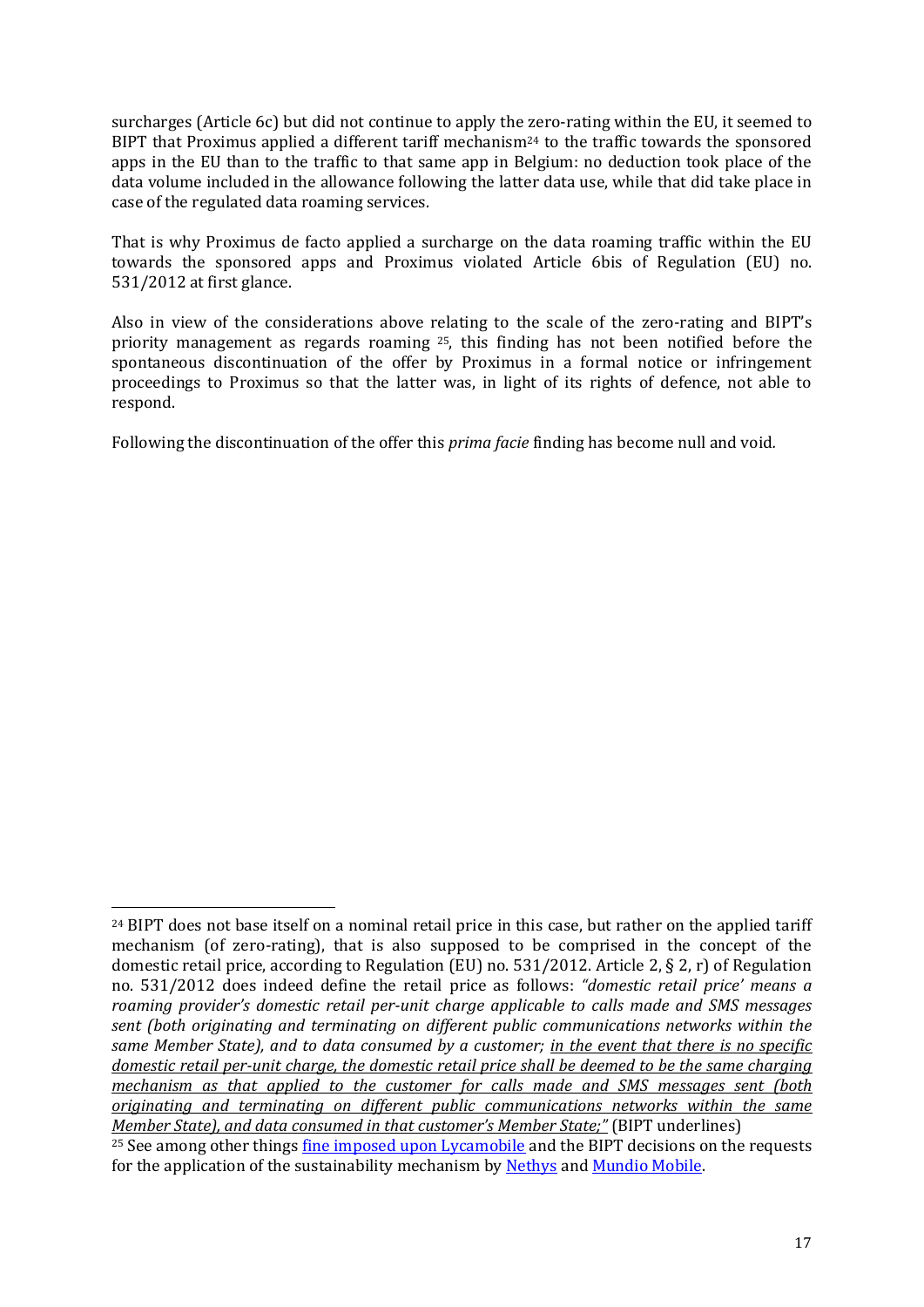### **Chapter 3 Conclusion**

In this opinion BIPT answered a question by the Chairman of the Commission for Infrastructure, Traffic and Public Enterprises of the Chamber of Representatives to the Vice-premier and Minister of the Digital Agenda, Telecom and Postal Services to continue and finish the evaluation of data sponsoring in the pilot project My Apps Space of Proximus, started by BIPT.

That question can be met to a certain degree as regards the respect of the prohibition of "technical discrimination", comprised in Article 3 (3) of Regulation 2015/2120 regarding "net neutrality": Proximus turned out to comply with this prohibition.

Regarding the sponsoring (or zero-rating) of certain apps there are no further explicit prescriptions in the Regulation, but there is a list of five factors in the BEREC Guidelines that regulators have to assess in their decision-making process as to whether or not to intervene on the grounds of Article 3 (2) of Regulation 2015/2120 due to a restriction of the end-user rights on an open Internet access.

That analysis of five factors mainly comes down to assessing whether the zero-rating, because of its "scope", leads to a "factual restriction" of the "essence" of the end-user rights, also including the providers of content and information through the Internet, to consult information and content freely, to share them and to use and provide applications and services of their choice.

Such a multifactor analysis is an analysis ex-post in which facts and actual figures play a major part.

In view of the discontinuation of the project at Proximus's own initiative, BIPT can only offer a **hypothetical assessment** of a number of the factors of the BEREC Guidelines as regards the multifactor analysis, based on the first figures and facts at BIPT's disposal during the first months following the launch of the pilot project.

Based on those figures and facts it was not possible to say that the sponsoring was of such a level that it could be stated that it had such an impact that it would result in a material reduction of choice for the end-users.

Next, and before BIPT was able to ask an update of the figures and facts from Proximus and allow the latter to comment possible new findings by BIPT, the project had been discontinued by Proximus himself.

BIPT did note that a restriction of the sponsoring to the use within Belgium was at first glance not in line with the roam like at home principle that came into force as of 15 June 2017, but this aspect of the sponsoring programme has, considering the first findings regarding net neutrality, the priority management for roaming and next the spontaneous discontinuation by Proximus itself, not been notified to Proximus in a formal notice or infringement proceedings, so that the latter was not able to respond to it, in accordance with its rights of defence.